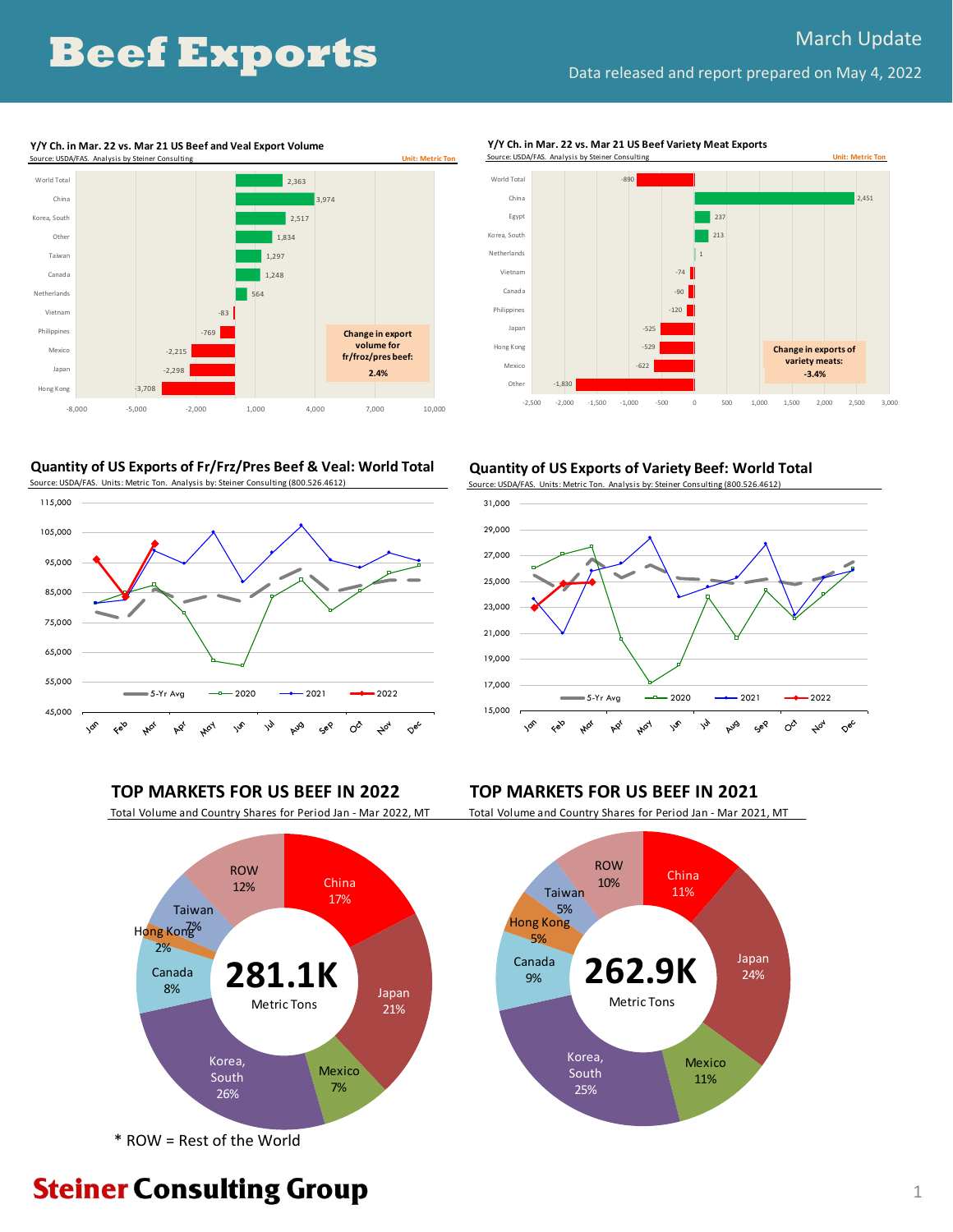### **Y/Y Ch. in Mar. 22 vs. Mar 21 US Beef and Veal Imports, MT** Source: USDA/FAS **Data in MT, Product Weight Basis**



## **Quantity of US Imports of Fr/Frz/Pres Beef: World Total**

Source: USDA/FAS. Units: Metric Ton. Analysis by: Steiner Consulting (800.526.4612)



### **TOP IMPORTED BEEF SUPPLIERS IN 2022 TOP IMPORTED BEEF SUPPLIERS IN 2021**



\* ROW = Rest of the World

**Steiner Consulting Group** 

#### **Y/Y Ch. in Mar. 22 vs. Mar 21 US Beef and Veal Imports, US \$**



### **\$ Value of US Imports of Fr/Frz/Pres Beef: World Total**

Source: USDA/FAS. Units: US Dollars. Analysis by: Steiner Consulting (800.526.4612)



Total Volume and Country Shares for Period Jan ‐ Mar 2022, MT Total Volume and Country Shares for Period Jan ‐ Mar 2021, MT

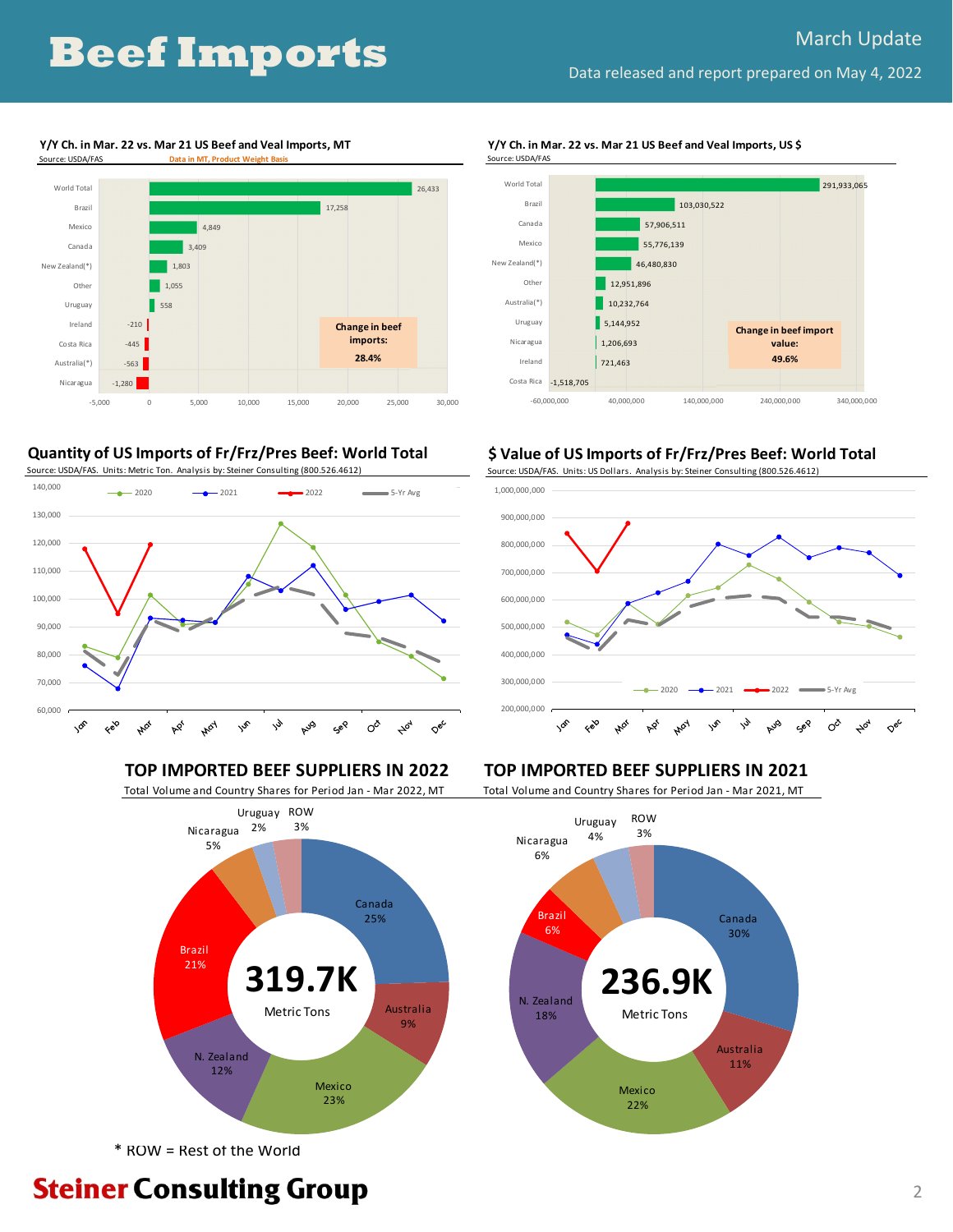**Y/Y Ch. in Mar. 22 vs. Mar 21 US Fr, Froz & Pres Pork Export Volume**



**Quantity of US Exports of Fr/Frz/Cooked Pork: World Total**





\* ROW = Rest of the World

**Y/Y Ch. in Mar. 22 vs. Mar 21 US Pork Variety Meat Exports**



**Quantity of US Exports of Pork Variety Meat: World Total**

Source: USDA/FAS. Units: Metric Ton. Analysis by: Steiner Consulting (800.526.4612)



### **TOP MARKETS FOR US PORK IN 2022 TOP MARKETS FOR US PORK IN 2021**

Total Volume and Country Shares for Period Jan ‐ Mar 2022, MT Total Volume and Country Shares for Period Jan ‐ Mar 2021, MT

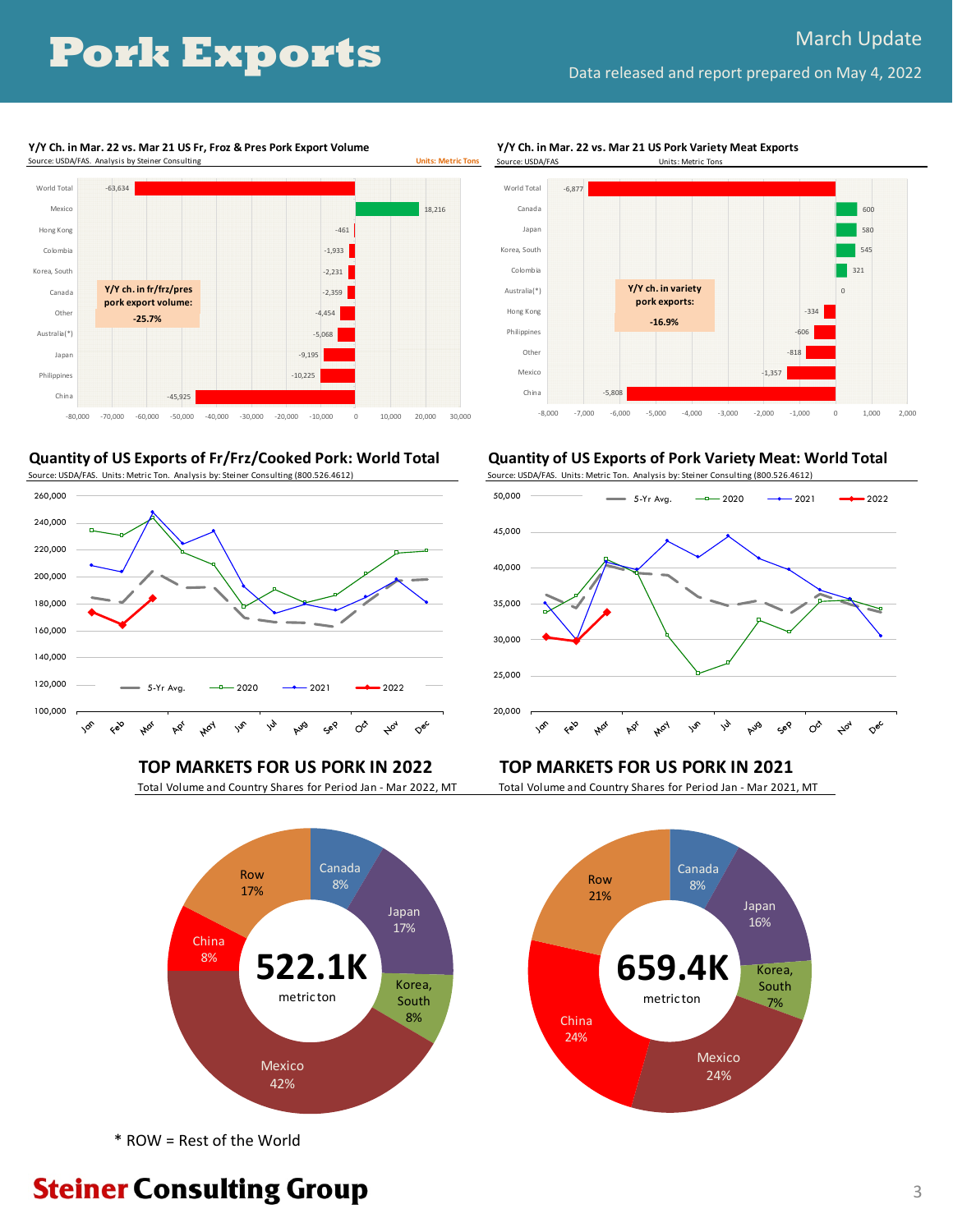**Y/Y Ch. in Mar. 22 vs. Mar 21 US Pork Imports** Source: USDA/FAS Units: Metric Tons



**Quantity of US Imports of Fr/Frz/Cooked Pork: World Total**





### **Y/Y Ch. in Mar. 22 vs. Mar 21 US Pork Imports (\$)**



#### **\$ Value of US Imports of Fr/Frz/Cooked Pork: World Total**

Source: USDA/FAS. Units: US Dollars. Analysis by: Steiner Consulting (800.526.4612)



#### **TOP IMPORT MARKETS FOR US PORK IN 2022 TOP IMPORT MARKETS FOR US PORK IN 2021**





Canada 65% Denmark(\*) 6% Poland 5% Row 24% Metric Tons

\* ROW = Rest of the World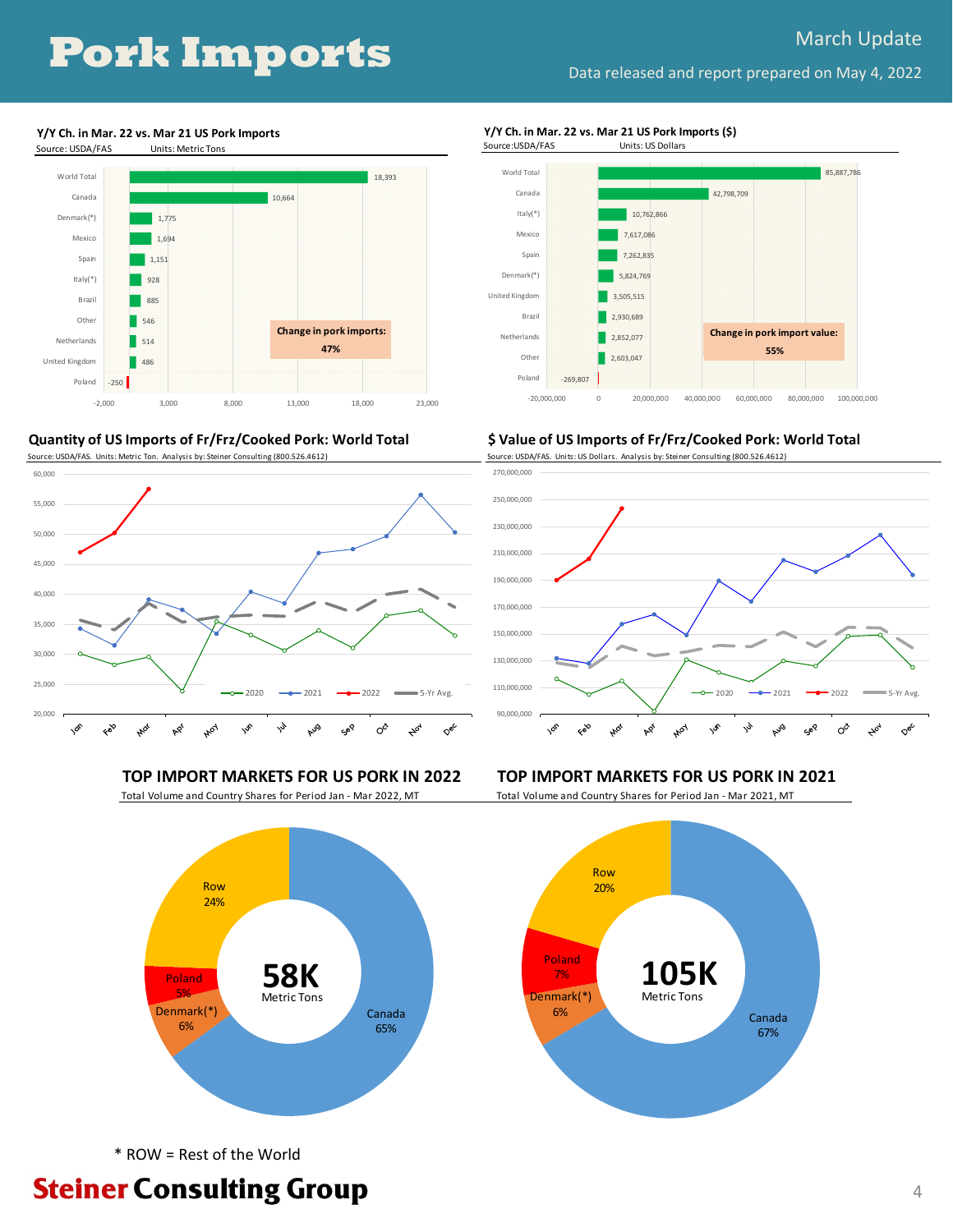# **Broiler Exports** Data released and report prepared on May 4, 2022

#### **Y/Y Ch. in Mar. 22 vs. Mar 21 US Fresh/Frozen Broiler Meat Exports Source: USDA/FAS. Analysis by Steiner Consulting**



#### **Quantity of US Exports of Fr/Frz Chicken: World Total**



Total Volume and Country Shares for Period Jan ‐ Mar 2022, MT Total Volume and Country Shares for Period Jan ‐ Mar 2021, MT



\* ROW = Rest of the World





### **\$ Value of US Exports of Fr/Frz Chicken: World Total**





### **TOP MARKETS FOR US BROILERS IN 2022 TOP MARKETS FOR US BROILERS IN 2021**



**Steiner Consulting Group**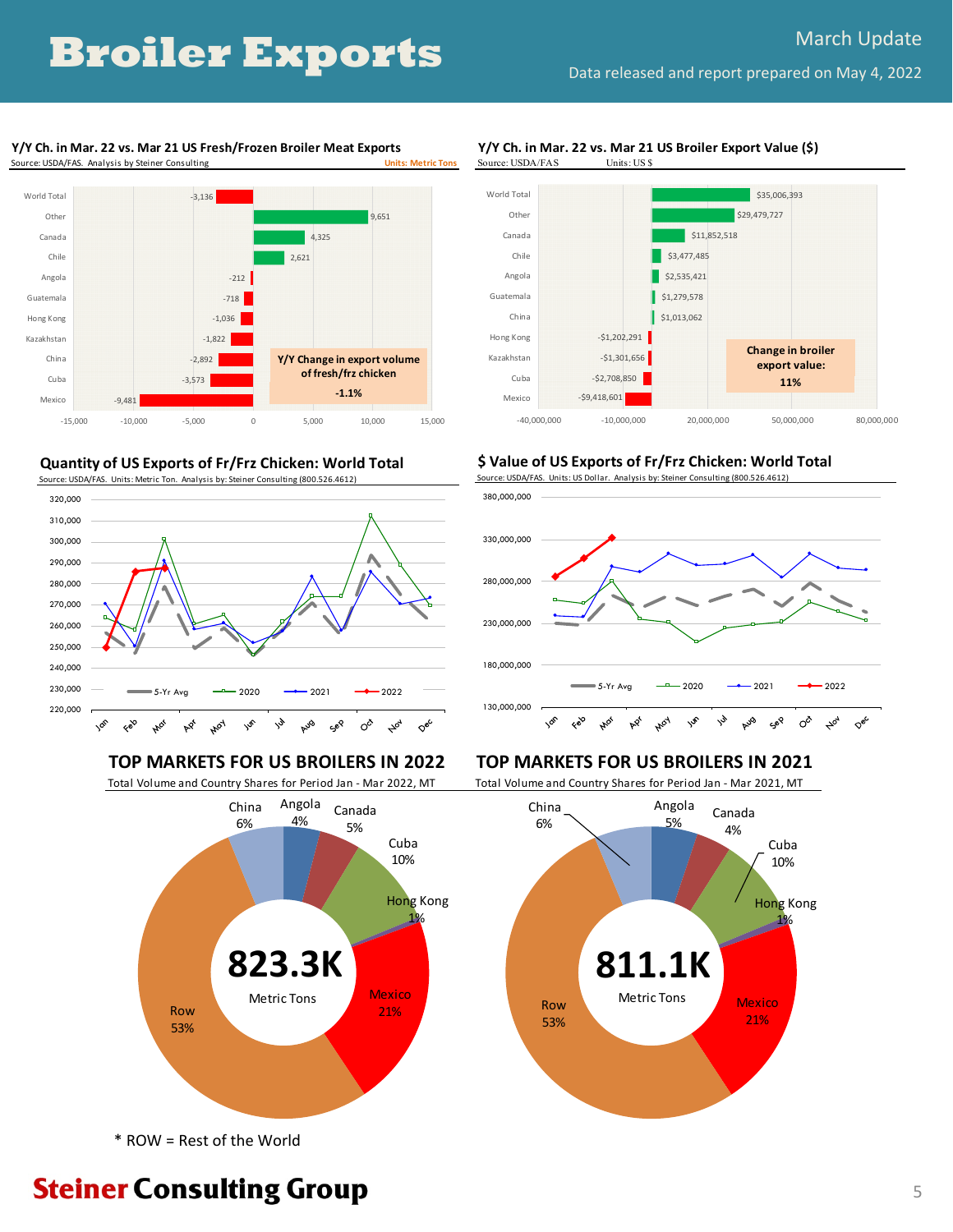#### **Y/Y Ch. in Mar. 22 vs. Mar 21 US Turkey Exports**





**Quantity of US Exports of Fr/Frz Turkey: World Total**

Source: USDA/FAS. Units: Metric Ton. Analysis by: Steiner Consulting (800.526.4612)







**\$ Value of US Exports of Fr/Frz Turkey Export Value: World Total** Source: USDA/FAS. Units: US Dollars. Analysis by: Steiner Consulting (800.526.4612)



### **TOP MARKETS FOR US TURKEY IN 2022 TOP MARKETS FOR US TURKEY IN 2021**

Total Volume and Country Shares for Period Jan ‐ Mar 2022, MT Total Volume and Country Shares for Period Jan ‐ Mar 2021, MT





\* ROW = Rest of the World

# **Steiner Consulting Group**